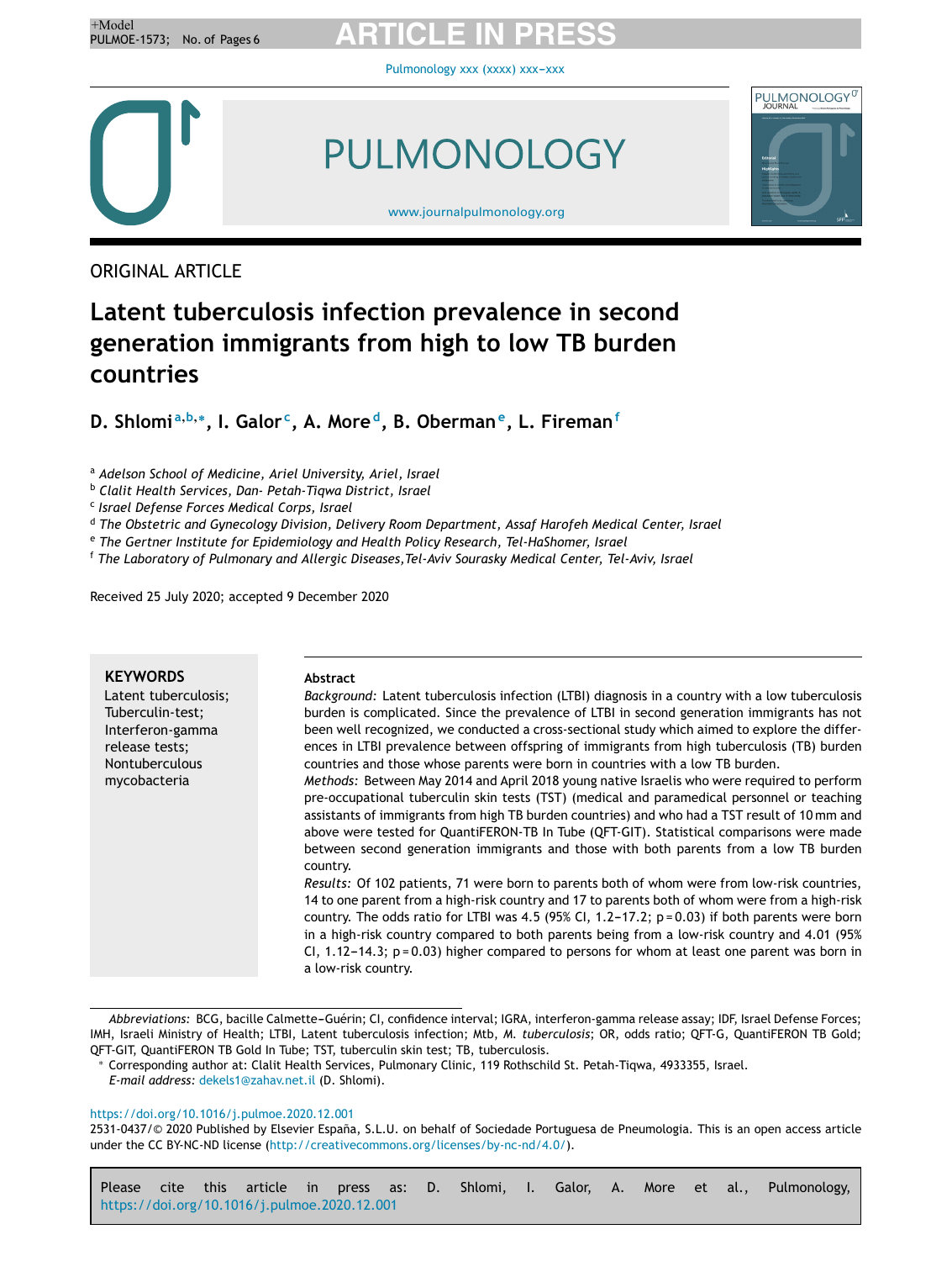D. Shlomi, I. Galor, A. More et al.

*Conclusion:* The risk for latent TB is significantly higher in second generation immigrants if both parents were born in a high-risk country. IGRA should be considered before treatment to patients with a positive TST if at least one parent was born in a low-risk country in order to confirm LTBI.

© 2020 Published by Elsevier España, S.L.U. on behalf of Sociedade Portuguesa de Pneumologia. This is an open access article under the CC BY-NC-ND license ([http://creativecommons.org/](http://creativecommons.org/licenses/by-nc-nd/4.0/) [licenses/by-nc-nd/4.0/\)](http://creativecommons.org/licenses/by-nc-nd/4.0/).

# **Introduction**

Latent tuberculosis infection (LTBI) identification is a challenging task especially in countries with a low tuberculosis (TB) burden. Health care personnel undergo baseline TB screening in many countries. Guidelines recommend testing for *M. tuberculosis* (Mtb) infection by either a tuberculin skin test (TST) or an interferon-gamma release assay (IGRA) for those without documented evidence of prior LTBI or TB disease.<sup>[1](#page-4-0)</sup> Since TST is more available, easy to perform and cheaper than IGRA, it is more widely used. Although TST sensitivity is high (95%) the specificity is relatively lower (85%) than the QuantiFERON TB Gold In Tube (QFT-GIT; Cellestis Limited, Carnegie, Victoria, Australia) test (99%) due to its cross-reactivity with the bacille Calmette-Guérin (BCG) vaccination or exposure to nontuberculous mycobacteria.<sup>2-4</sup> Current guidelines recommend that individuals 5 years or older at low-risk for Mtb infection and disease progression in whom diagnostic testing for LTBI is warranted, should undergo a second diagnostic test if the initial test was positive.<sup>[1,5](#page-4-0)</sup> Therefore, IGRA is frequently used to identify false-positive results of TST in order to reduce over-diagnosis and unnecessary treatment of LTBI. $6-9$ 

TST should be more cautiously interpreted in countries with a low incidence of tuberculosis. Immigrants from high TB burden countries make this interpretation more difficult resulting in many questions regarding TB transmission to natives or to second generation immigrants. Furthermore, the TB burden is different for each country and its transmis-sion varies between different communities.<sup>[10](#page-5-0)</sup> Nevertheless, transmission of TB from immigrants to native populations has been found to be low. In Norway, using molecular fingerprint patterns, little influence of M. tuberculosis transmission by immigrants from high-incidence countries to the receiving low-incidence country population was found over a period of twelve years.<sup>[11](#page-5-0)</sup>

Treatment decisions of LTBI for immigrants from high TB burden countries is still challenging.<sup>12-14</sup> Long-term development of active TB appears higher in immigrants with a positive IGRA compared to TST which has reduced LTBI treat-ment of negative IGRA results.<sup>[15](#page-5-0)</sup> An area of uncertainty is the prevalence of LTBI in second generation immigrants from high TB burden countries. In a study of LTBI among 9th grade school children in Norway, second generation immigrants were defined as: born in a Western country with one or both parents of non-Western origin. The risk for TST  $\geq$  15 mm was 1.53 higher than children of Western-born parents. However, the QuantiFERON TB Gold (QFT-G) test positivity risk was similar in both groups.<sup>[16](#page-5-0)</sup>

Active TB was found to be higher among the second generation of immigrants. In one study, a higher rate of tuberculosis was seen among second generation migrants compared to native residents in Berlin.<sup>[17](#page-5-0)</sup> In another study, TB in the second-generation was seen in  $3.7-15.1%$  of all immi-grants from high TB burden countries to the Netherlands.<sup>[18](#page-5-0)</sup> This calls for a better understanding of TB transmission in the second generation of immigrants from countries with a high burden of tuberculosis.

Israel is a country with a very low TB burden (incidence less than 10 per 100,000 of the population) $19$  and most cases of TB are in people born out of Israel according to the Israeli Ministry of Health (IMH).<sup>[20](#page-5-0)</sup> In Israel, recent immigrants from countries with a high TB burden and persons who are pre-employment, volunteering or studying in a place with a high risk for TB infection (e.g., medical centers, nursing homes, working with immigrants from high TB countries) must undergo a TST. If the two step TST > 10 mm, the patient must be referred to a TB clinic in order to consider further testing and treatment with 4 months rifampin or 9 months isoniazide.

The aim of this study is to explore the differences of LTBI in young native Israelis (18 years old and above), among those who were born to parents from low TB burden countries and second generation immigrants from high TB burden countries. Our hypothesis is that LTBI is more prevalent in offspring of immigrants from countries with a high TB burden than others whose parents were born in countries with a low TB burden. Since at-risk pre-occupational LTBI investigation in Israel is performed by TST, we offered the QFT-GIT to individuals with a TST of 10 mm or more and considered positive QFT-GIT as an indicator for LTBI.

# **Methods**

In this cross-sectional study we recruited civilians and soldiers who were required by the IMH to have TST (TUBERSOL, 5 TU in 0.1 ml, Medici Medical Ltd, Israel) before at-risk occupations. In Israel, soldiers who are designated to work as dental assistants or teaching assistants of immigrant children from countries with a high TB burden as well as civilians from the medical or paramedical professions are required to have TST prior to the potential exposure. In this study, healthy individuals, who had never been exposed to patients with TB, and who had a pre-occupational TST of 10 mm or above (two steps if indicated) according to their healthcare providers were offered testing by the QFT-GIT. The whole-blood assay of QFT-GIT was performed according to the manufacturer's instructions (Cellestis, Ltd., Victo-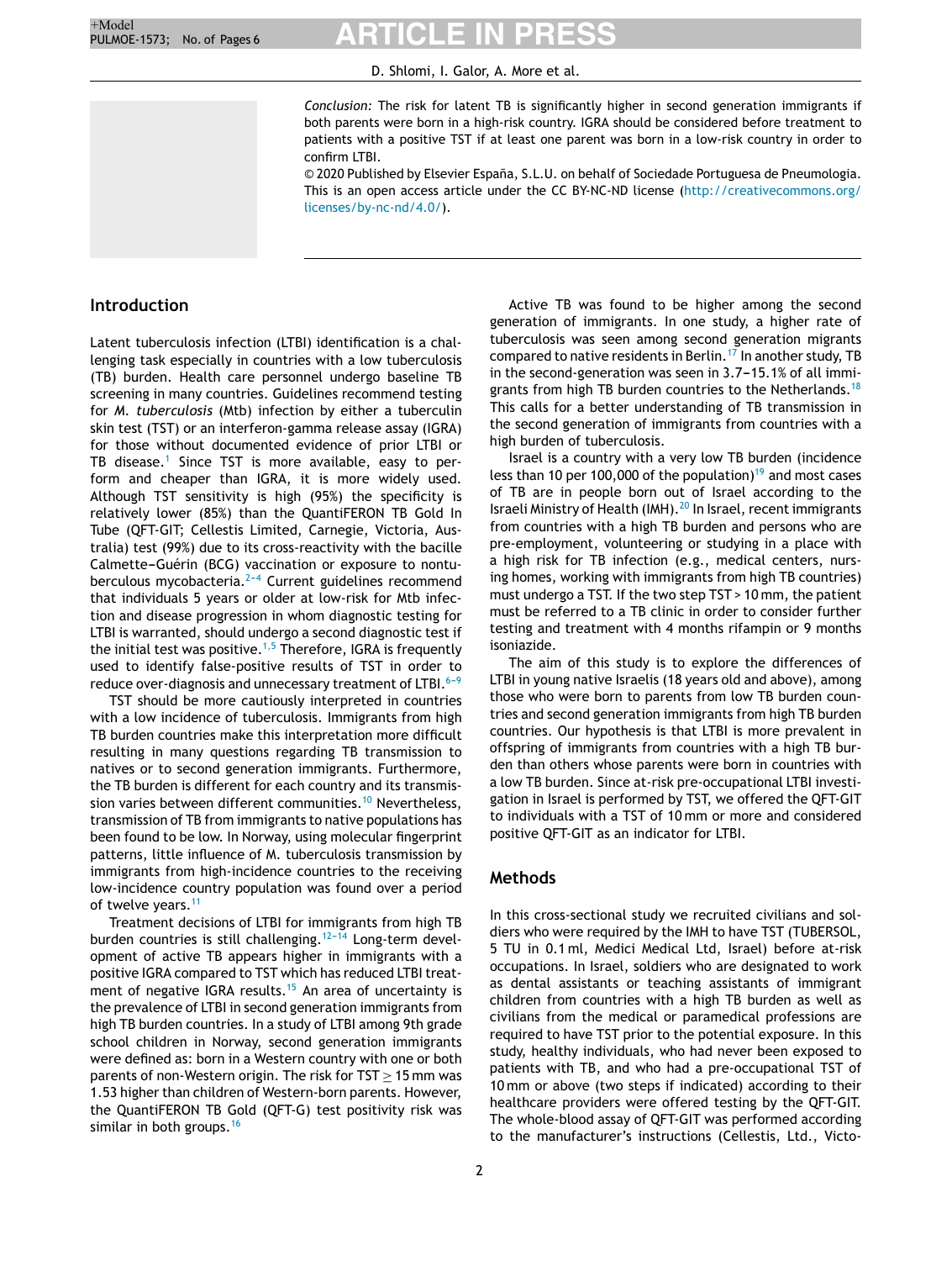#### Pulmonology xxx (xxxx) xxx-xxx

| Table 1<br>Participant's characteristics and results. |                             |                 |                |           |                 |         |  |
|-------------------------------------------------------|-----------------------------|-----------------|----------------|-----------|-----------------|---------|--|
| Risk group <sup>a</sup>                               |                             | Total           | Low            | Medium    | High            | p-Value |  |
| No.                                                   |                             | 102             | 71             | 14        | 17              |         |  |
| Age (years)                                           | Mean (sd)                   | 21.1(3.4)       | 21.7(3.5)      | 19.9(2.6) | 19.8(2.5)       | 0.005   |  |
| $TST$ (mm)                                            | Mean (sd)                   | 14.8(5.0)       | 14.9(5.3)      | 14.2(3.9) | 14.7(4.4)       | 0.91    |  |
| Gender (%)                                            | Female<br>Male              | 80(78.4)<br>22  | 51(71.8)<br>20 | 12(85.7)  | 17 (100.0)<br>0 | 0.031   |  |
| $IGRA$ $(\%)$                                         | <b>Negative</b><br>Positive | 89 (87.3)<br>13 | 65(91.5)<br>6  | 12(85.7)  | 12(70.6)        | 0.065   |  |

<sup>a</sup> Low-both parents were born in a low TB burden country, Medium-one parent was born in a high TB burden country, High-both parents were born in a high TB burden country. TST-tuberculin skin test; IGRA- interferon-gamma release assay.

| Odds ratio for positive quantiferron test.<br>Table 2           |             |                                             |  |  |  |  |
|-----------------------------------------------------------------|-------------|---------------------------------------------|--|--|--|--|
| Risk group <sup>a</sup>                                         |             | Odds ratio 95% CI; p-value                  |  |  |  |  |
| High risk vs. low risk<br>High risk vs. medium and<br>low risks | 4.5<br>4.01 | $1.2 - 17.2$ ; 0.03<br>$1.12 - 14.31; 0.03$ |  |  |  |  |
| High and medium risks<br>vs. low risk                           | 3.16        | $0.96 - 10.4; 0.057$                        |  |  |  |  |

<sup>a</sup> Low-both parents were born in a low TB burden country, Medium-one parent was born in a high TB burden country, High-both parents were born in a high TB burden country. CIconfidence interval.

ria, Australia) at the Laboratory of Pulmonary and Allergic Diseases,Tel-Aviv Sourasky Medical Center, Tel-Aviv, Israel. Other inclusion criteria were: signing an informed consent, age 18 years or older and native Israeli men and women. We included in the study adult children of at-least one parent that was born in a high TB burden country (incidence rate of at least 40 per  $100,000$ <sup>[19](#page-5-0)</sup> as well as -those whose parents were both born in low TB burden countries. Participants were considered ''low-risk'' if both parents were born in a low-risk country for TB, ''medium-risk'' if one parent was born in a high-risk country and ''high-risk'' if both parents were born in a high-risk country.

Exclusion criteria were: prior exposure to patients with tuberculosis (active or past), working/volunteering with high-risk populations or in a medical institution, living in a high-risk country, immunocompromised patients, HIV carriers, pregnancy, acute illness or less than 4 weeks since a live vaccination such as HBV or MMR.

Study participants were asked to fill a demographic and risk-stratification questionnaire that included the country of birth of each parent, known exposure to persons with active tuberculosis, working or volunteering in a medical institute or having travelled to high risk countries for more than a month. Their BCG vaccination record and physical examination for a BCG vaccination scar were noted. The study was approved by the Institutional Review Boards of Sheba Medical Center, Tel-HaShomer, Israel and of the Israel Defense Forces (IDF) Medical Corps.

#### **Statistical analysis**

Comparison between risk groups (Table 1) was performed using ANOVA for continuous parametric variables, and the

Kruskal-Wallis rank-sum test for non-parametric variables. Independence between binomial categorical variables was tested using Fisher's exact test. We looked at correlations using Pearson's test for continuous parametric variables and Spearman's rank test for non-parametric variables. Odds ratios for evaluating risk between groups were calculated using logistic regression (Table 2). Statistical analysis was performed using R software, version 3.4.1 (R Project for Statistical Computing).

#### **Results**

Between May 2014 and April 2018 one hundred and fifteen patients were recruited to the study, 8 patients had exclusion criteria, two participants did not take the QFT-GIT test and 3 blood tests results were technically disqualified. Of the 102 participants, 71 were ''low-risk'', 14 were ''mediumrisk'' and 17 were ''high-risk'' ([Fig.](#page-3-0) 1). Table 1 summarizes participant's characteristics and results. The mean age was 21.1 years  $(\pm 3.4)$ , and was slightly higher in the low-risk group ( $p = 0.005$ ); this, however, is not clinically significant. There were a higher proportion of women (80.4%) and the high-risk group was exclusively females. The TST results were between the study cut-off of 10 mm and 35 mm with a mean of 14.8 ( $\pm$  5) without significant differences between the groups  $(p = 0.91)$ .

#### **Positive IGRA risk stratification**

The overall differences between the 3 risk groups were not statistically significant for a positive QFT-GIT result (p = 0.065). However, statistically significant differences in the prevalence of LTBI was found between the high and the low-risk groups, with an odds ratio [OR] for a positive test result of 4.5 (95% confidence interval  $\lceil$ CI], 1.2-17.2;  $p = 0.03$ ) for the high-risk group (Table 2). When we combined the medium and the low-risk groups, and compared them to the high-risk group, the statistically significant difference remained, with an OR for LTBI of 4.01 (95% CI, 1.12-14.3;  $p = 0.03$ ) for the high-risk group. However, when we combined the high and medium groups and compared them to the low-risk group we found borderline significance for LTBI if at least one parent was born in a high TB burden country (OR: 3.16 (95% CI, 0.96-10.35; p = 0.057)). Due to the small number of positive IGRA results, comparisons according to the country of origin of the parents were not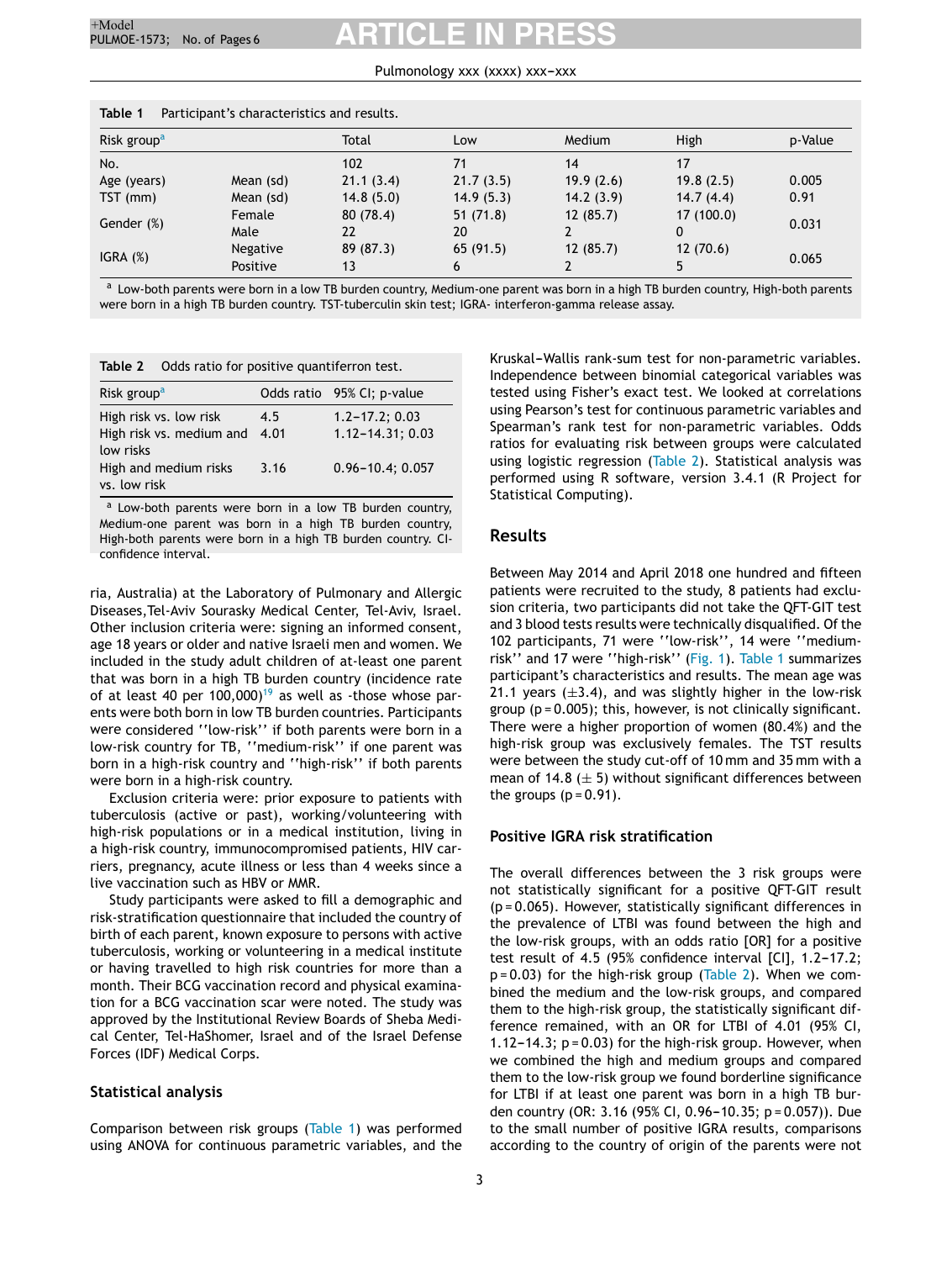D. Shlomi, I. Galor, A. More et al.

<span id="page-3-0"></span>

**Figure 1** An overview of the study recruitment.

Low-risk: both parents were born in a low TB burden country; Medium-risk: one parent was born in a high TB burden country; High-risk: both parents were born in a high TB burden country.

justified. In the positive IGRA groups 5 participants in the high risk category were born to immigrant parents from the former USSR (2), Romania (1), Ethiopia (1) and Brazil (1). Of 8 persons in the medium risk category, one participant had a parent who had immigrated from Morocco, and another participant had a parent who had immigrated from South Africa; the other 6 participants were born to native Israelis (low risk classification).

# **TST and IGRA**

We did not find a correlation between TST size and positive QFT-GIT results (r = 0.18) for the entire group. However, we found a substantial positive correlation for positive IGRA and higher TST results ( $r = 0.61$ ,  $p = 0.02$ ) in the medium risk group. We did not find any correlation between the positive IGRA and participants with a TST of 15 mm or greater (r = 0.14). Also, we did not find any correlation between age or sex and either TST size or a positive IGRA results.

# **BCG vaccination**

Only six participants had received BCG vaccination at birth. Five were in the high-risk group, and only one of them had a positive IGRA result. One participant in the low-risk group who was born at a time when all Israeli newborns received the BCG vaccination (until 1982) had a negative IGRA result.

### **Discussion**

LTBI rates are influenced by contact with active TB patients. Second generation immigrants from countries with a high TB burden are potentially at greater risk for LTBI than native people of the same age. However, second generation immigrants may have one immigrant parent from a high burden country or two immigrant parents from the same or different countries with high TB burdens. Furthermore, immigrant communities from different countries have different socioeconomic status which may lead to a different risk of TB transmission.<sup>[10,18,21](#page-5-0)</sup> For example, the extent of within-country transmission is much lower (about half) for the Turkish and Indonesian communities than for the Moroccan population in the Netherlands.[18](#page-5-0) These findings call for further contact investigation with a focus on differences between communities such as the number of residents in a house, living with grandparents or other family members, community activities, population density and other socioeconomic parameters. Other studies have shown that foreign patients in high-income countries, especially low socioeconomic groups are at high risk for disease progression.  $22,23$ 

In this study we evaluated the prevalence of LTBI (defined by both TST of 10 mm or more and a positive IGRA result) in second generation immigrants from countries with a high TB burden. We found an OR of 4.5 (95% CI, 1.2-17.2;  $p = 0.03$ ) for LTBI if both parents were born in a country with a high TB burden (high-risk group) compared to parents from a low TB burden country (low-risk group) that was statistically significant. The risk for LTBI remained significantly higher if we combined the medium risk group (one parent from a high TB burden country) and the low-risk group (OR, 4.01; 95%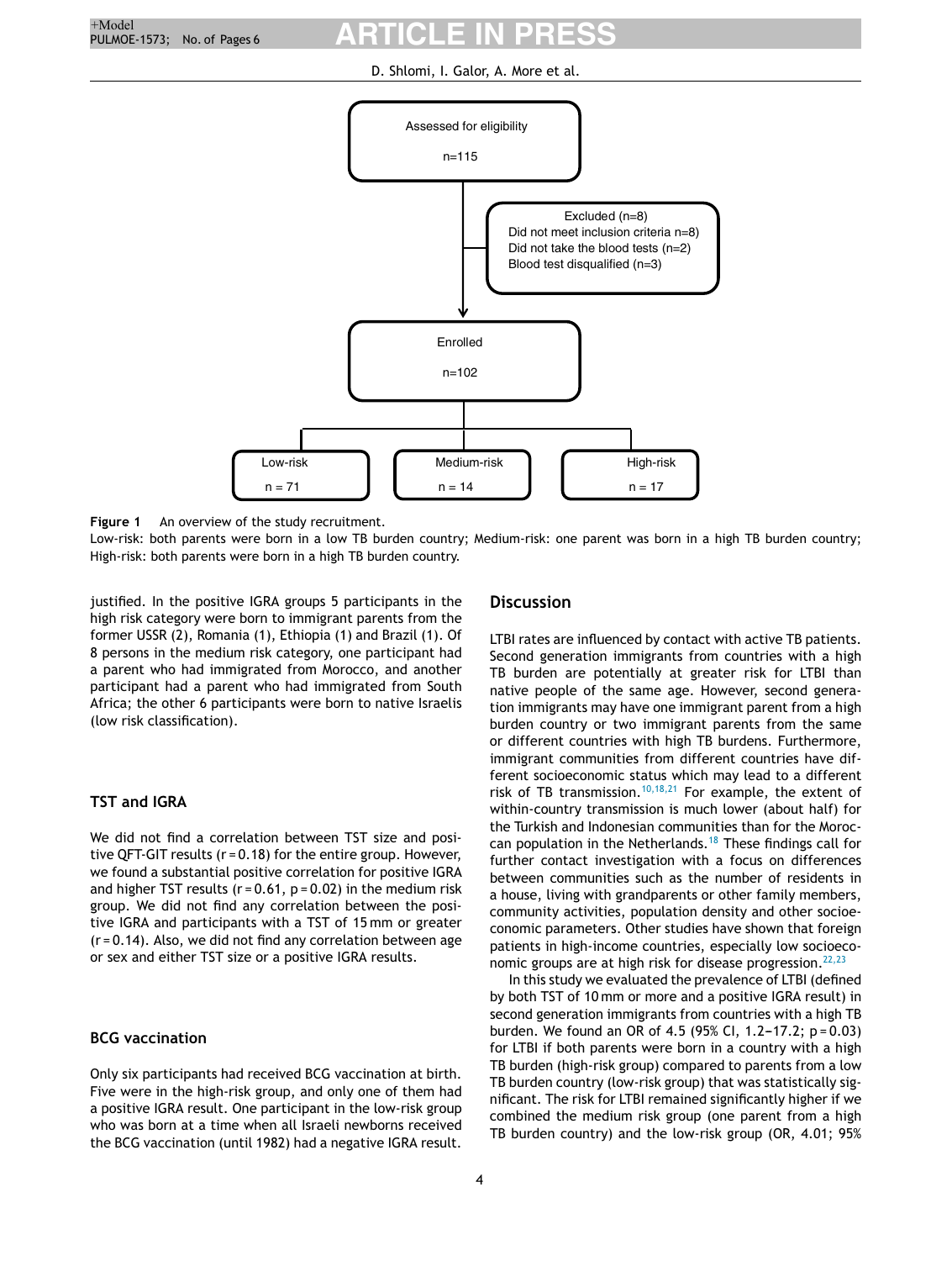#### Pulmonology xxx (xxxx) xxx-xxx

<span id="page-4-0"></span>CI, 1.12-4.31;  $p = 0.03$ ). However, when we combined the medium and the high-risk groups, we found borderline significance for higher risk for LTBI if at least one parent was born in a high TB burden country compared to both parents from a low TB burden country (OR 3.16; 95% CI,  $0.96-10.4$ ; 0.057). These findings may indicate that TB transmission in a country with a low TB burden would require an extensive level of exposure to immigrants from high TB burden countries. A recent study showed that US-born individuals from neighborhoods with a high population density and neighborhoods at a socioeconomic disadvantage have a greater risk for TB transmission while race/ethnicity was a signifi-cant risk for the foreign born population.<sup>[24](#page-5-0)</sup> Children of two immigrant parents in our study may have a higher level of exposure (parents, relatives, neighborhood and life-style) and therefore are at a greater risk for LTBI. In Berlin, second generation immigrants had a 2.2 greater risk for tuberculosis than natives, at a younger median age (27.5 vs. 52 respectively).<sup>[17](#page-5-0)</sup> In a study among school children in Norway, although the risk for positive TST in second generation immigrants was higher (1.53) than children of Western-born parents, similar rates of positive QFT-G test were found.<sup>[16](#page-5-0)</sup> However this study is different from our study in several aspects. First, the group of second generation immigrants was defined as one or both parents from a non-Western country. Second, the burden of TB in the country of origin was not specified and third, the study population was younger (9th grade school children). In a large study of risk factors for LTBI among recruits undergoing basic army training in the US, living with a family member who was not born in the US had an OR of 13.2, 9.3 and 6 for positive TST, QFT-GIT and T-SP[O](#page-5-0)T results respectively.<sup>5</sup> Our results call for further studies in a larger population in order to better identify the risk of second generation immigrants from a high TB burden country.

In this study we did not find a correlation between the TST size and a positive QFT-GIT test for the entire study population. However, in the medium risk group a substantial positive correlation for positive IGRA and higher TST results was found ( $r = 0.61$ ,  $p = 0.02$ ). This result should be cautiously interpreted since this was the smallest group in the study  $(n = 13)$ . In the study of school children in Norway, the proportion of positive QFT-G tests increased with the size of the TST indurations, however, positive tests were seen for all TST sizes.<sup>[16](#page-5-0)</sup> In another study in children in the US, increasing TST size was associated with a trend towards increased rates of IGRA positivity, however, this was not seen uniformly even in children with very large TST indurations. $^{25}$  $^{25}$  $^{25}$ Several studies in the era prior to IGRA use risk assessment questionnaires for target screening for LTBI.<sup>[21,26,27](#page-5-0)</sup> Since the induration size of the TST cannot predict positive IGRA, we believe that the risk assessment questionnaire should be updated based on larger studies using both TST and IGRA.

The major limitations of this study are the small number of participants especially of the second generation group and the higher proportion of females who were the major participants of the army occupational training courses. This may be explained by the small numbers of eligible persons for LTBI screening in Israel, and the low positive TST rate. Another obstacle for participation was the fact that IGRA blood tests were performed in many instances in a different location to that of the recruitment which reduced the

number of recruited persons who were willing to travel in order to perform the blood test. The smaller number of second generation immigrants precluded a risk stratification analysis of the country of origin and other demographic factors such as years since parent's immigrations, living with grandparents, parents' divorce and travelling to high-risk countries. A general limitation of LTBI studies are the lack of a gold-standard test for *M. tuberculosis* infection. However the dual TST and IGRA test reduces the false-positive results.

LTBI in second generation immigrants has not yet been well studied. In our small study we found that second generation immigrants in a low TB burden country are at a significantly higher risk for LTBI only if both parents were born in a high-risk country. However, larger studies should be conducted in order to better understand TB transmission in this group and special recommendations for screening should be put in place. Since in a low TB burden country the risk of LTBI for non-immigrants is very low, an IGRA should be considered before treatment of patients with a positive TST if at least one parent was born in a low-risk country.

# **Funding source**

The study was funded by a grant from the Israel Lung Association (ILA), Tel-Aviv.

# **CRedit authorship contribution statement**

**D. Shlomi:** Conceptualization, Data curation, Formal analysis, Funding acquisition, Investigation, Methodology, Project administration, Supervision, Validation, Writing - original draft, Writing - review & editing. **I. Galor:** Methodology and Supervision. **A. More:** Data curation and Project administration. **B. Oberman:** Formal analysis and Writing - review & editing. **L. Fireman:** Formal analysis, Investigation and Resources.

# **Ethics committee approval**

The study was approved by the Institutional Review Boards of Sheba Medical Center, Tel-HaShomer, Israel and of the Israel Defense Forces (IDF) Medical Corps.

Clinical trials no. NCT02073669.

#### **Conflicts of interest**

The authors have no conflicts of interest to declare.

#### **Acknowledgment**

The study was funded by a grant from the Israel Lung Association (ILA), Tel-Aviv.

# **References**

1. [Lewinsohn](http://refhub.elsevier.com/S2531-0437(20)30261-0/sbref0005) [D,](http://refhub.elsevier.com/S2531-0437(20)30261-0/sbref0005) [Leonard](http://refhub.elsevier.com/S2531-0437(20)30261-0/sbref0005) [M,](http://refhub.elsevier.com/S2531-0437(20)30261-0/sbref0005) [Lobue](http://refhub.elsevier.com/S2531-0437(20)30261-0/sbref0005) [P,](http://refhub.elsevier.com/S2531-0437(20)30261-0/sbref0005) [Cohn](http://refhub.elsevier.com/S2531-0437(20)30261-0/sbref0005) [D,](http://refhub.elsevier.com/S2531-0437(20)30261-0/sbref0005) [Daley](http://refhub.elsevier.com/S2531-0437(20)30261-0/sbref0005) [C,](http://refhub.elsevier.com/S2531-0437(20)30261-0/sbref0005) [Desmond](http://refhub.elsevier.com/S2531-0437(20)30261-0/sbref0005) [E,](http://refhub.elsevier.com/S2531-0437(20)30261-0/sbref0005) [et](http://refhub.elsevier.com/S2531-0437(20)30261-0/sbref0005) [al.](http://refhub.elsevier.com/S2531-0437(20)30261-0/sbref0005) [Official](http://refhub.elsevier.com/S2531-0437(20)30261-0/sbref0005) [American](http://refhub.elsevier.com/S2531-0437(20)30261-0/sbref0005) [Thoracic](http://refhub.elsevier.com/S2531-0437(20)30261-0/sbref0005) [Society/Infectious](http://refhub.elsevier.com/S2531-0437(20)30261-0/sbref0005) [Diseases](http://refhub.elsevier.com/S2531-0437(20)30261-0/sbref0005) [Society](http://refhub.elsevier.com/S2531-0437(20)30261-0/sbref0005) [of](http://refhub.elsevier.com/S2531-0437(20)30261-0/sbref0005) [America/Centers](http://refhub.elsevier.com/S2531-0437(20)30261-0/sbref0005) [for](http://refhub.elsevier.com/S2531-0437(20)30261-0/sbref0005) [Disease](http://refhub.elsevier.com/S2531-0437(20)30261-0/sbref0005) [Control](http://refhub.elsevier.com/S2531-0437(20)30261-0/sbref0005) [and](http://refhub.elsevier.com/S2531-0437(20)30261-0/sbref0005) [Prevention](http://refhub.elsevier.com/S2531-0437(20)30261-0/sbref0005)